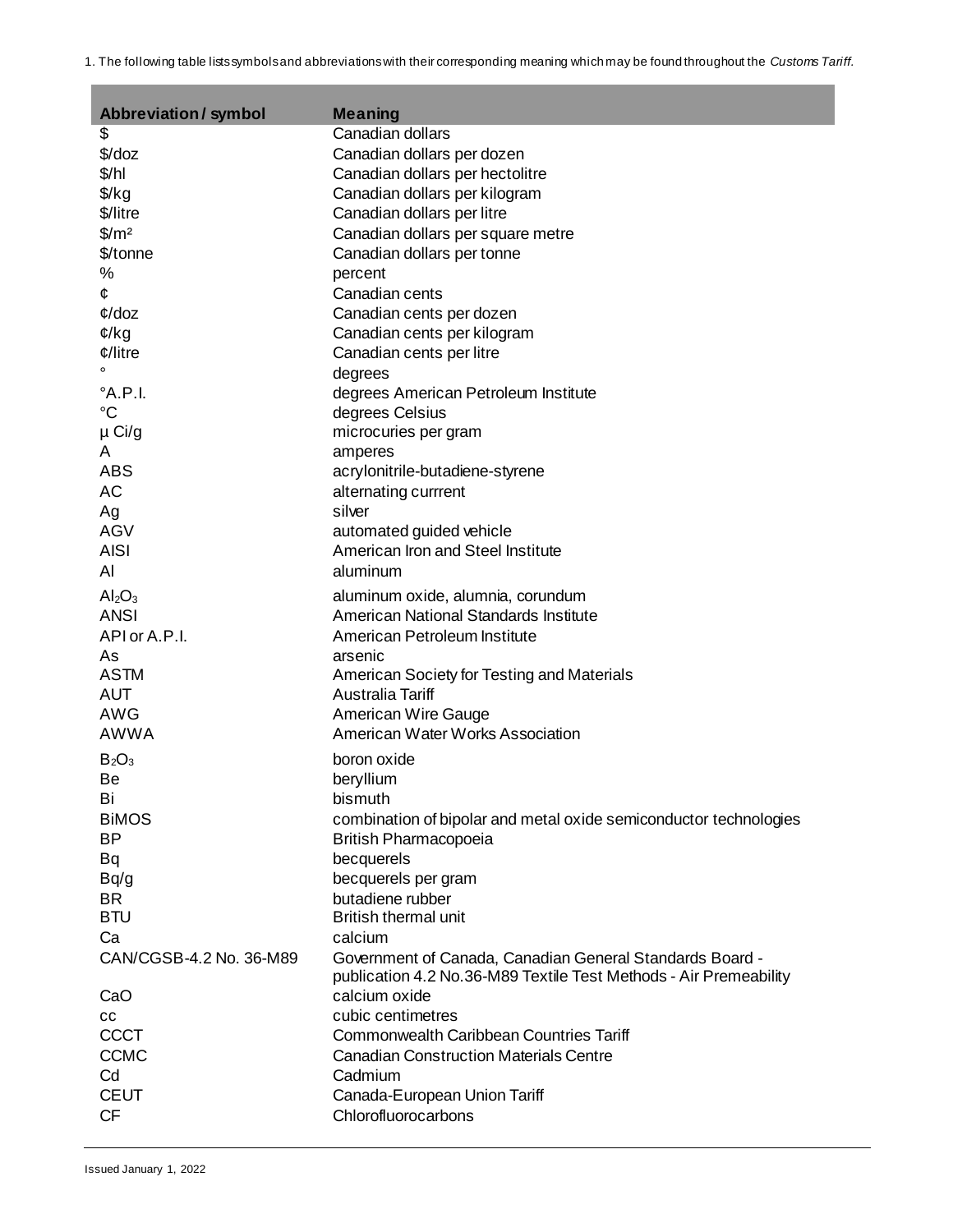| <b>Abbreviation/symbol</b>     | <b>Meaning</b>                                                 |
|--------------------------------|----------------------------------------------------------------|
| cg                             | centigrams                                                     |
| <b>CIAT</b>                    | Canada-Israel Agreement Tariff                                 |
| <b>CIFTA</b>                   | Canada-Israel Free Trade Agreement                             |
| CIIR or BIIR                   | halo-isobutene-isoprene rubber                                 |
| cm                             | centimetres                                                    |
| cm <sup>2</sup>                | square centimetres                                             |
| cm <sup>3</sup>                | cubic centimetres                                              |
| <b>CMT</b>                     | <b>Corrugated Medium Test</b>                                  |
| сN                             | centinewtons                                                   |
| cN/tex                         | centinewtons per tex                                           |
| Co                             | cobalt                                                         |
| <b>COLT</b>                    | Colombia Tariff                                                |
| <b>CPTPT</b>                   | Comprehensive and Progressive Trans-Pacific Partnership Tariff |
| CR                             | chloroprene (chlorobutadiene) rubber                           |
| Cr                             | chromium                                                       |
| Cr <sub>2</sub> O <sub>3</sub> | chromium (III) oxide                                           |
| <b>CRT</b>                     | Costa Rica Tariff                                              |
| <b>CT</b>                      | <b>Chile Tariff</b>                                            |
| Cu                             | copper                                                         |
| <b>DC</b>                      | direct current                                                 |
| <b>DIMMs</b>                   | electronic dual in-line memory modules                         |
| dl/g                           | decilitres per gram                                            |
| dm <sup>3</sup>                | cubic decimetres                                               |
| doz                            | dozen                                                          |
| <b>DRAM</b>                    | dynamic read-write random access memory                        |
| dyne/cm                        | dyne per centimetre                                            |
| <b>EEPROM</b>                  | electrically erasable programmable read only memory            |
| <b>EPDM</b>                    | ethylene-propylene-non-conjugated diene rubber                 |
| etc.                           | et cetera                                                      |
| Fe                             | iron                                                           |
| Fe <sub>2</sub> O <sub>3</sub> | hematite                                                       |
| FLASH E <sup>2</sup> PROM      | flash memories                                                 |
| g                              | grams                                                          |
| g.v.w.                         | gross vehicle weight                                           |
| g/cm <sup>3</sup>              | grams per cubic centimetre                                     |
| g/m <sup>2</sup>               | grams per square metre                                         |
| <b>GPT</b>                     | <b>General Preferential Tariff</b>                             |
| $H_3BO_3$                      | boric acid                                                     |
| <b>HBFC</b>                    | hydrobromofluorocarbons                                        |
| <b>HCFC</b>                    | hydrochlorofluorocarbons                                       |
| <b>HCH</b>                     | hexachlorocyclohexane                                          |
| Hem-Fir                        | Canadian timber species (western hemlock and amabilis fir)     |
|                                | manufactured and marketed together                             |
| <b>HFC</b>                     | hydrofluorocarbons                                             |
| <b>HNT</b>                     | <b>Honduras Tariff</b>                                         |
| Hz<br>IF                       | hertz                                                          |
| <b>IIR</b>                     | intermediate frequency<br>isobutene-isoprene (butyl) rubber    |
| <b>INN</b>                     | International Non-proprietary Name                             |
|                                |                                                                |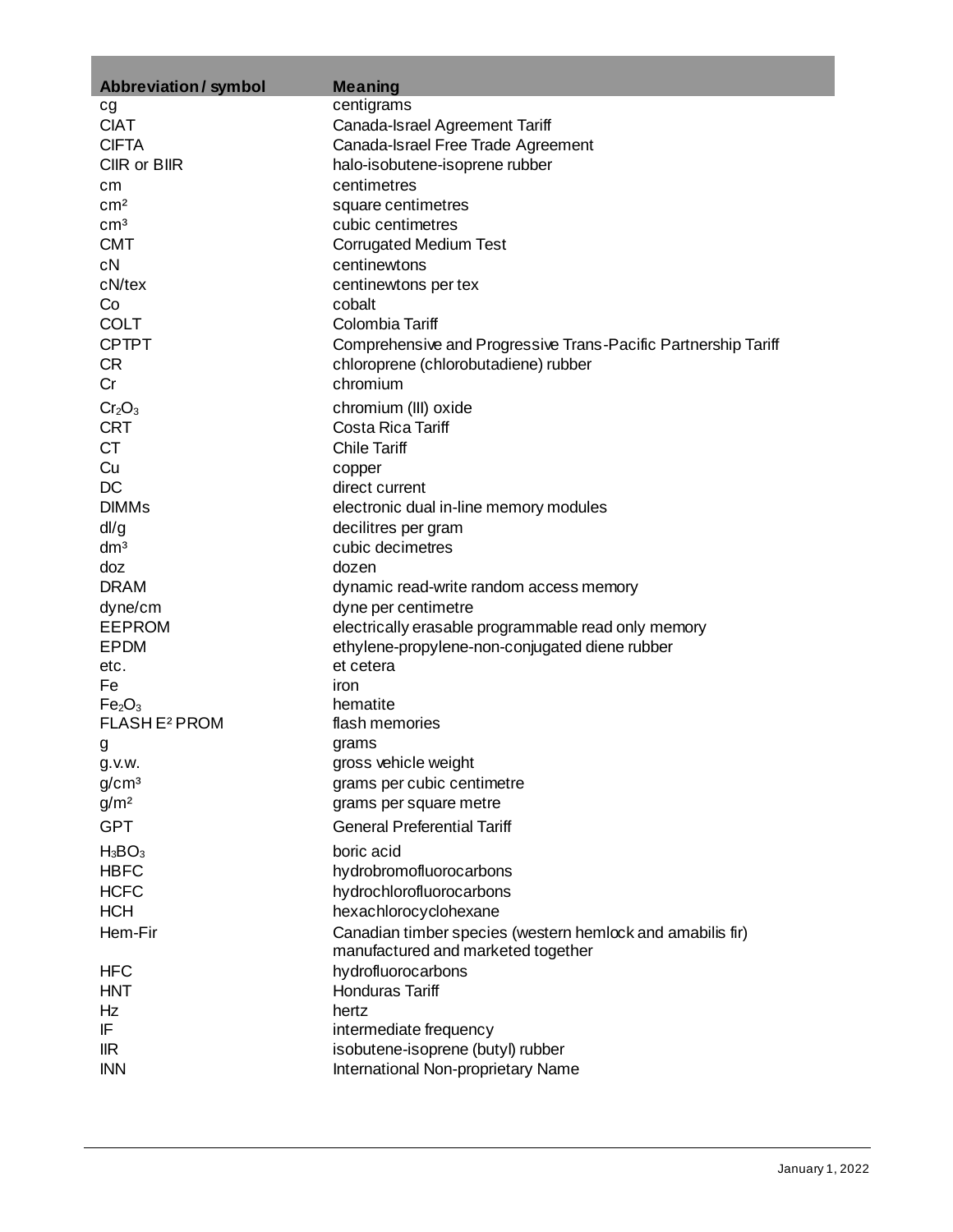| <b>Abbreviation/symbol</b> | <b>Meaning</b>                                                          |
|----------------------------|-------------------------------------------------------------------------|
| <b>IPC-4101</b>            | Association Connecting Electronics Industries (originally Institute for |
|                            | Printed Circuits) - Specification for Base Materials for Rigid and      |
|                            | <b>Multilayer Printed Boards</b>                                        |
| IR                         | infra-red                                                               |
| IR                         | isoprene rubber                                                         |
| <b>ISO</b>                 | International Organization for Standardization                          |
| IT<br>JT                   | <b>Iceland Tariff</b><br>Jordan Tariff                                  |
| $K_2O$                     | potassium oxide                                                         |
| kcal                       | kilocalories                                                            |
| kcal/kg                    | kilocalories per kilogram                                               |
| kg                         | kilograms                                                               |
| kg/m                       | kilograms per metre                                                     |
| kJ                         | kilojoules                                                              |
| kN                         | kilonewtons                                                             |
| kN/m                       | kilonewtons per metre                                                   |
| kPa                        | kilopascals                                                             |
| kPa.m <sup>2</sup> /g      | Mullen burst index                                                      |
| <b>KRT</b>                 | <b>Korea Tariff</b>                                                     |
| kV.                        | kilovolts                                                               |
| <b>kVA</b>                 | kilovolts-amperes                                                       |
| kvar                       | kilovars or kilovolts-amperes-reactive                                  |
| kW                         | kilowatts                                                               |
| L.                         | Linnaeus (latin)                                                        |
| 1/m                        | litre per metre                                                         |
| <b>LCD</b>                 | liquid crystal display                                                  |
| <b>LDCT</b>                | <b>Least Developed Country Tariff</b>                                   |
| <b>LED</b>                 | light emitting diode                                                    |
| m                          | metres                                                                  |
| $m-$                       | meta-                                                                   |
| m <sup>2</sup>             | square metres                                                           |
| m <sup>3</sup>             | cubic metres                                                            |
| $m^3/s$                    | cubic metres per second                                                 |
| <b>MDF</b>                 | medium density fibreboard                                               |
| MDI                        | diphenylmethane-4, 4'-diisocyanate                                      |
| Meas.                      | measure                                                                 |
| <b>MFN</b>                 | Most-Favoured-Nation Tariff                                             |
| mg                         | milligrams                                                              |
| Mg                         | magnesium                                                               |
| mg/cm <sup>2</sup>         | milligrams per square centimetre                                        |
| MgO                        | magnesium oxide                                                         |
| <b>MHz</b>                 | megahertz                                                               |
| <b>MIDI</b>                | musical instrument digital interface                                    |
| min                        | minute                                                                  |
| ml                         | millilitres                                                             |
| mm                         | millimetres                                                             |
| mm <sup>2</sup> /sec.      | square millimetres per second                                           |
| mN                         | millinewtons                                                            |
| Mn                         | manganese                                                               |
| mono                       | one or single                                                           |
| <b>MOS</b>                 | metal oxide semiconductor                                               |
| MPa                        | megapascals                                                             |

m.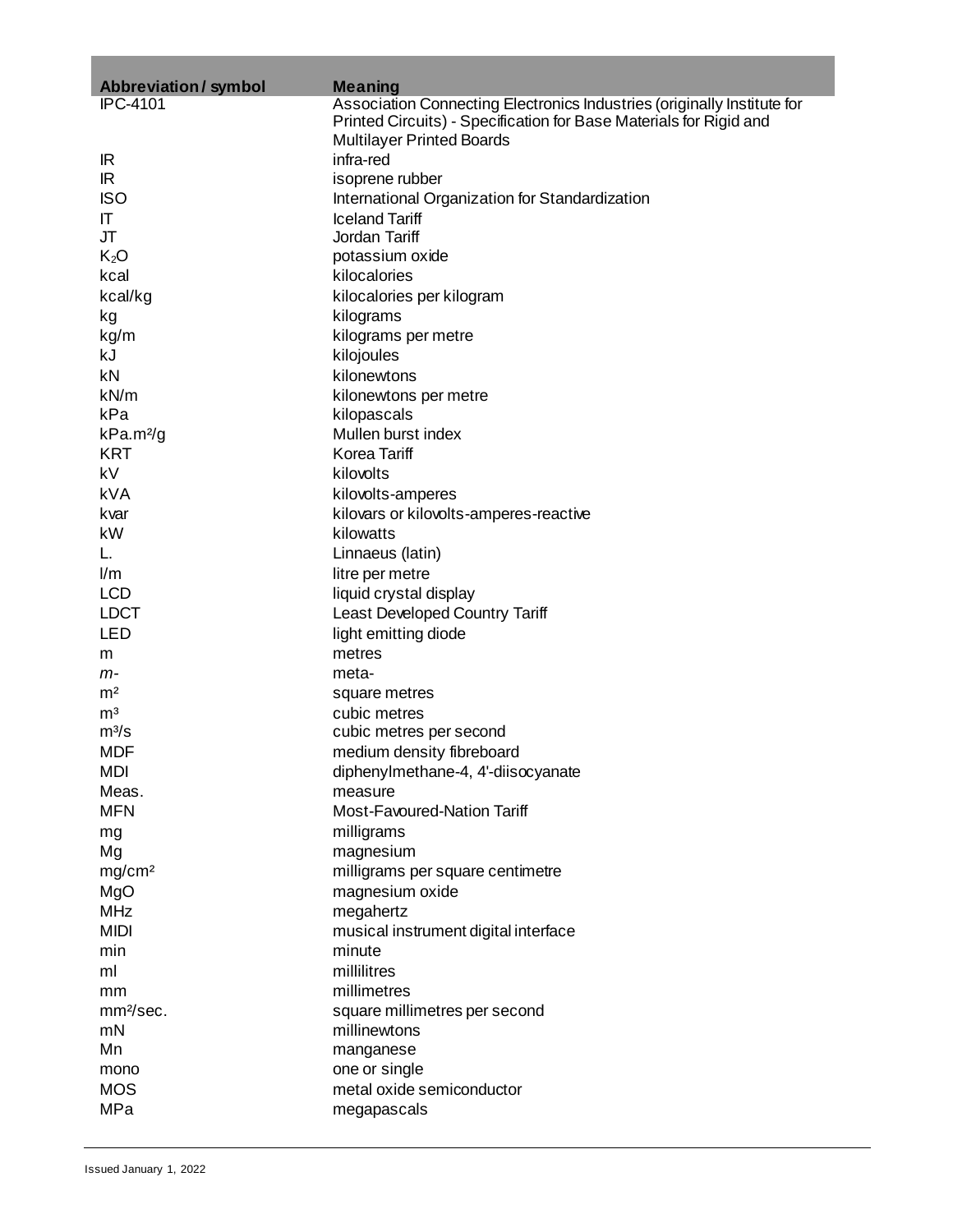| <b>Abbreviation/symbol</b> | <b>Meaning</b>                                                         |  |
|----------------------------|------------------------------------------------------------------------|--|
|                            | Manufacturers Standardization Society of the Valve and Fittings        |  |
| <b>MSS</b>                 | Industry                                                               |  |
| <b>MXT</b>                 | <b>Mexico Tariff</b>                                                   |  |
| <b>MVA</b>                 | megavolt amperes                                                       |  |
| MW                         | megawatt                                                               |  |
| $n-$                       | normal-                                                                |  |
| N.m                        | newton metre (torque)                                                  |  |
| N/m                        | newtons per metre (surface tension)                                    |  |
| Na <sub>2</sub> O          | sodium monoxide                                                        |  |
| <b>NaOH</b>                | sodium hydroxide                                                       |  |
| <b>NB</b>                  | nota bene                                                              |  |
| <b>NBR</b>                 | acrylonitrile-butadiene rubber                                         |  |
| <b>NCO</b>                 | isocyanate - functional group of atoms -N=C=O (1 nitrogen, 1 carbon, 1 |  |
|                            | oxygen)                                                                |  |
| <b>NF</b>                  | National Formulary                                                     |  |
| Ni                         | nickel                                                                 |  |
| <b>NIOSH</b>               | National Institute for Occupational Safety and Health                  |  |
| No. or Nos.                | number                                                                 |  |
| <b>NT</b>                  | Norway Tariff                                                          |  |
| <b>NZT</b>                 | New Zealand Tariff                                                     |  |
| O                          | oxygen                                                                 |  |
| 0-                         | ortho-                                                                 |  |
| <b>OSB</b>                 | oriented strand board                                                  |  |
| $p-$                       | para-                                                                  |  |
| $P_2O_5$                   | diphosphorus pentoxide                                                 |  |
| <b>PAT</b>                 | Panama Tariff                                                          |  |
| Pb                         | lead                                                                   |  |
| <b>PBB</b>                 | polybrominated biphenyls                                               |  |
| <b>PBD</b>                 | phenylbiphenyloxadiazole (2-phenyl-5(4-biphenylyl)-1,3,4-oxadiazole    |  |
| PbO                        | lead monoxide, lead oxide                                              |  |
| <b>PCB</b>                 | polychlorinated biphenyls                                              |  |
| <b>PCT</b>                 | polychlorinated terphenyls                                             |  |
| <b>PFC</b>                 | perfluorocarbons                                                       |  |
| pH                         | potential of hydrogen                                                  |  |
| <b>POPOP</b>               | 1,4-bis-2-(5-phenyloxazolyl)-benzene                                   |  |
| <b>PPO</b>                 | 2,5-diphenyloxazole                                                    |  |
| PT                         | Peru Tariff                                                            |  |
| <b>PTO</b>                 | power take-off                                                         |  |
| <b>PVC</b>                 | poly(vinyl chloride)                                                   |  |
| <b>RAM</b>                 | random access memory                                                   |  |
| <b>RC</b>                  | Rockwell scale "C"                                                     |  |
| <b>RF</b>                  | radio frenquency                                                       |  |
| rH                         | redoxpotential                                                         |  |
| <b>ROM</b>                 | read-only memory                                                       |  |
| S                          | sulphur                                                                |  |
| S.P.F.                     | spruce, pine, fir                                                      |  |
| SAE J1392 980XF            | Society of Automotive Engineers standard                               |  |
| SAN                        | styrene-acrylonitrile                                                  |  |
| Sb                         | antimony                                                               |  |
| <b>SBR</b>                 | styrene-butadiene rubber                                               |  |
| sec                        | seconds                                                                |  |
| Si                         | silicon                                                                |  |
|                            |                                                                        |  |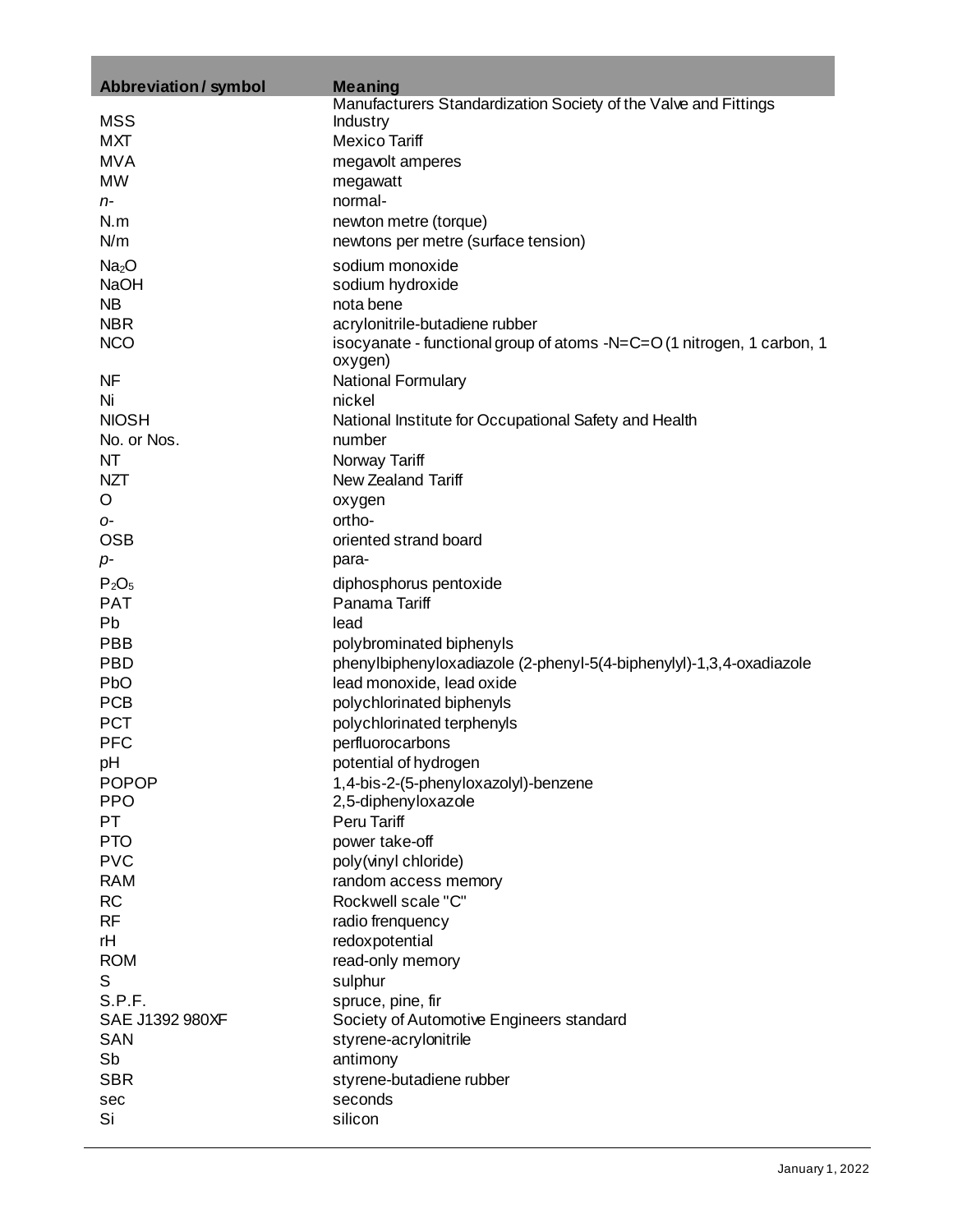| <b>Abbreviation/symbol</b> | <b>Meaning</b>                           |
|----------------------------|------------------------------------------|
| <b>SIMMs</b>               | electronic single in-line memory modules |
| SiO <sub>2</sub>           | silica, silicon oxide, silicon dioxide   |
| <b>SLT</b>                 | Switzerland Liechtenstein Tariff         |
| Sn                         | tin                                      |
| spp.                       | species plural (latin)                   |
| <b>SRAM</b>                | static read-write random access          |
| SS                         | statistical suffix                       |
| т                          | tesla                                    |
| Te                         | tellurium                                |
| TIMS                       | Train Information Monitoring System      |
| <b>TSNR</b>                | technically specified natural rubber     |
| <b>UAT</b>                 | <b>Ukraine Tariff</b>                    |
| <b>USP</b>                 | United States Pharmacopeia               |
| <b>UST</b>                 | <b>United States Tariff</b>              |
| UV                         | ultra-violet                             |
| V                          | volts                                    |
| VA                         | volt-amperes                             |
| var.                       | varietas (latin) = variety               |
| vol                        | volume                                   |
| W                          | watts                                    |
| W.O.G.                     | water, oil, gas                          |
| <b>XSBR</b>                | carboxylated styrene-butadiene rubber    |
| Zn                         | zinc                                     |
| Zr                         | zirconium                                |
|                            |                                          |